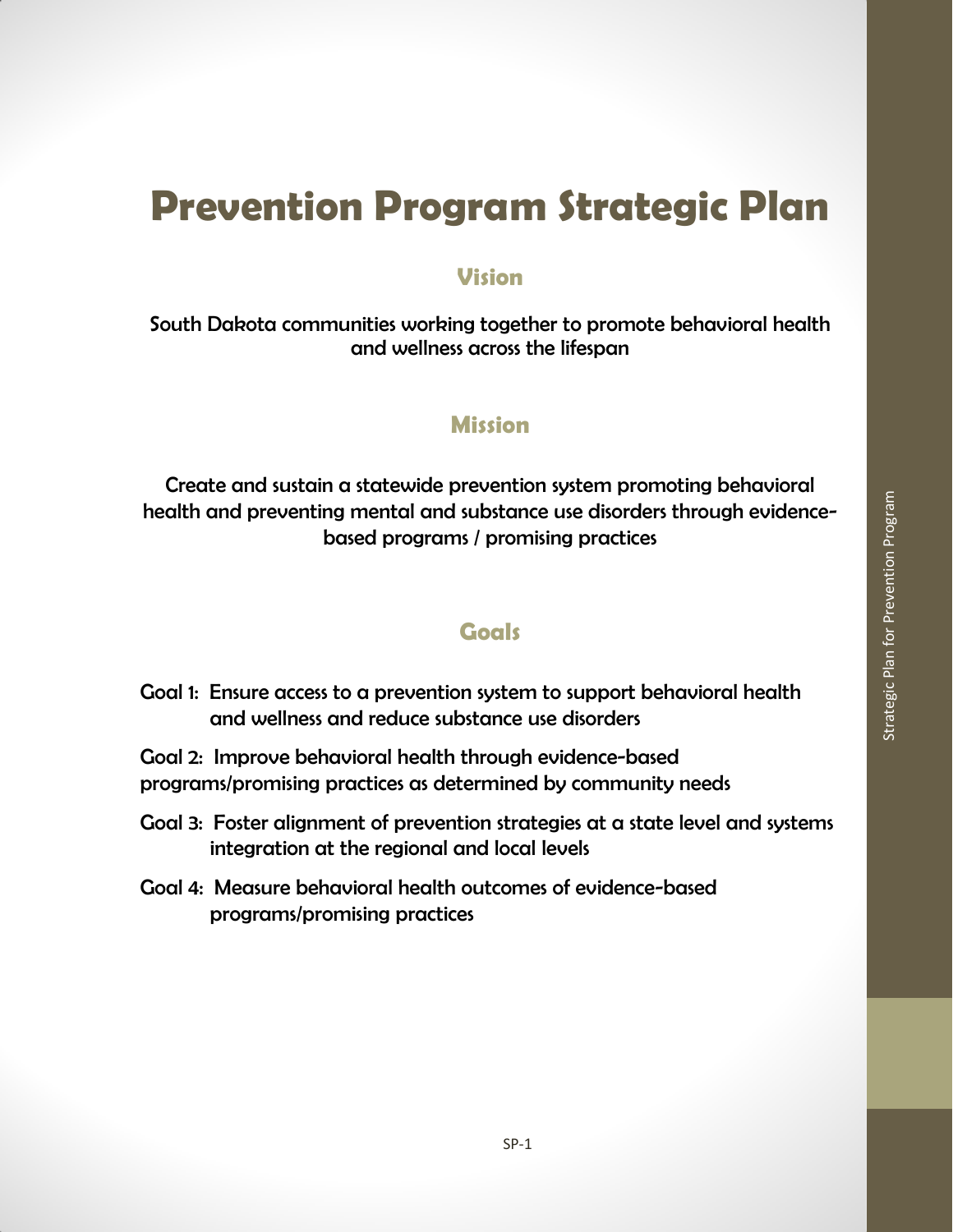# **Goal 1: Ensure access to a prevention system to support behavioral health and wellness and reduce substance use disorders**

**Objective A:** Develop, implement, and sustain primary prevention services

**Strategy 1:** Identify essential prevention services

#### Activities

- a) Utilize results and recommendations from the Prevention Practice Workgroup to develop the list of essential services
- b) Assist communities in prioritizing essential services based on their assessed needs
- c) Survey communities to determine available services and gaps

#### **Strategy 2:** Identify population(s) to be served

#### Activities

- a) Review data to determine the population(s) that should receive prevention services
- b) Identify gaps and limits in available data
- c) Conduct inventory of prevention providers and determine gaps in services based on identified essential needs
- d) Match prevention services to the target population(s)
- e) Provide training and technical assistance to the provider network in implementing identified programming

## **Objective B:** Develop, implement, and sustain early intervention strategies and the process to link to appropriate services

**Strategy 1:** Identify essential early intervention services

#### Activities

- a) Utilize results and recommendations from the Prevention Practice Workgroup to develop the list of essential services
- b) Assist communities in prioritizing essential services based on their assessed needs
- c) Survey communities to determine available services and gaps

## **Strategy 2:** Identify population(s) to be served

#### Activities

- a) Review data to determine the population(s) that should receive early intervention services
- b) Identify gaps and limits in available data
- c) Conduct inventory of early intervention providers and determine gaps in services based on identified essential needs
- d) Match early intervention services to the target population(s)
- e) Provide training and technical assistance to the provider network in implementing identified programming

## **Strategy 3:** Develop processes to foster linkage of early intervention services to treatment

## Activities

- a) Ensure follow-up processes are established and implemented
- b) Establish a better system for care coordination and case management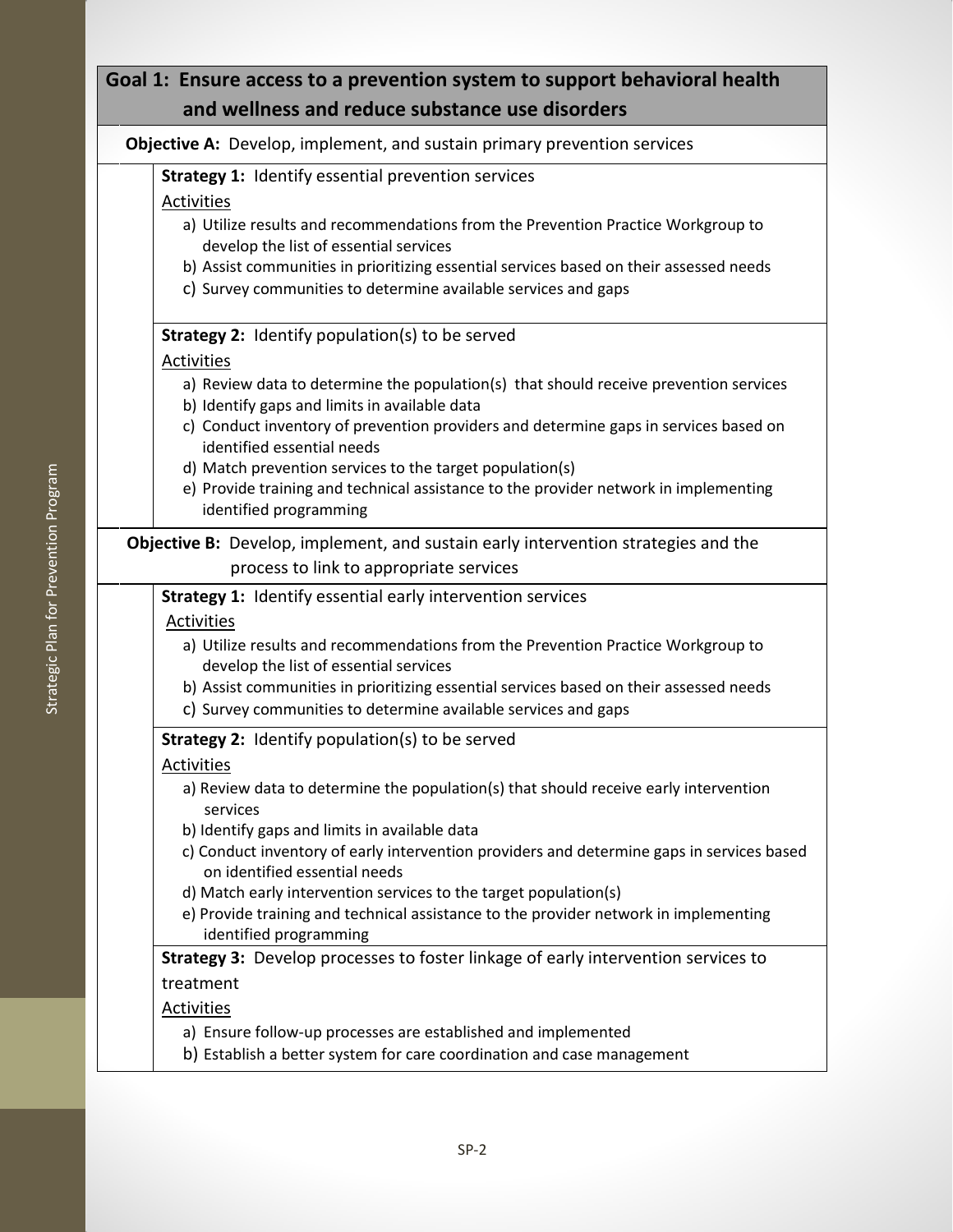| <b>Objective C:</b> Develop, implement and sustain recovery supports<br><b>Strategy 1: Identify essential recovery supports</b><br>Activities<br>a) Utilize results and recommendations from the Prevention Practice Workgroup to develop |  |
|-------------------------------------------------------------------------------------------------------------------------------------------------------------------------------------------------------------------------------------------|--|
|                                                                                                                                                                                                                                           |  |
|                                                                                                                                                                                                                                           |  |
|                                                                                                                                                                                                                                           |  |
| the list of essential services                                                                                                                                                                                                            |  |
| b) Assist communities in prioritizing essential services based on their assessed needs                                                                                                                                                    |  |
| c) Survey communities to determine available services and gaps                                                                                                                                                                            |  |
| Strategy 2: Identify population(s) to be served                                                                                                                                                                                           |  |
| <b>Activities</b>                                                                                                                                                                                                                         |  |
| a) Review data to determine the population(s) that should receive recovery support services<br>b) Identify gaps and limits in available data                                                                                              |  |
| c) Conduct inventory of recovery support services and determine gaps in services based on<br>identified essential needs                                                                                                                   |  |
| d) Match recovery support services to the target population(s)                                                                                                                                                                            |  |
| e) Provide training and technical assistance to the provider network in implementing<br>identified programming                                                                                                                            |  |
| Goal 2: Improve behavioral health through evidence-based                                                                                                                                                                                  |  |
| programs/promising practices as determined by community needs                                                                                                                                                                             |  |
| <b>Objective A:</b> Identify evidence-based programs/promising practices to match community                                                                                                                                               |  |
| needs                                                                                                                                                                                                                                     |  |
| <b>Strategy 1:</b> Identify evidence-based primary prevention programs/promising practices                                                                                                                                                |  |
| Activities                                                                                                                                                                                                                                |  |
| a) Establish Evidence-Based Practice Workgroup                                                                                                                                                                                            |  |
| b) Create an inventory of effective programs                                                                                                                                                                                              |  |
| c) Review utilization of evidence-based programs in the state                                                                                                                                                                             |  |
| d) Disseminate recommendations for evidence-based programs/promising practices                                                                                                                                                            |  |
| Strategy 2: Identify evidence-based early intervention programs/promising practices                                                                                                                                                       |  |
| Activities                                                                                                                                                                                                                                |  |
| a) Establish Evidence-Based Practice Workgroup                                                                                                                                                                                            |  |
| b) Create an inventory of effective programs                                                                                                                                                                                              |  |
| c) Review utilization of evidence-based programs in the state                                                                                                                                                                             |  |
| d) Disseminate recommendations for evidence-based programs/promising practices.                                                                                                                                                           |  |
| Strategy 3: Identify and implement evidence-based recovery support                                                                                                                                                                        |  |
| programs/promising practices                                                                                                                                                                                                              |  |
| Activities                                                                                                                                                                                                                                |  |
| a) Establish Evidence-Based Practice Workgroup                                                                                                                                                                                            |  |
| b) Create an inventory of effective programs                                                                                                                                                                                              |  |
| c) Review utilization of evidence-based programs in the state                                                                                                                                                                             |  |
| d) Disseminate recommendations for evidence-based programs/ promising practices.                                                                                                                                                          |  |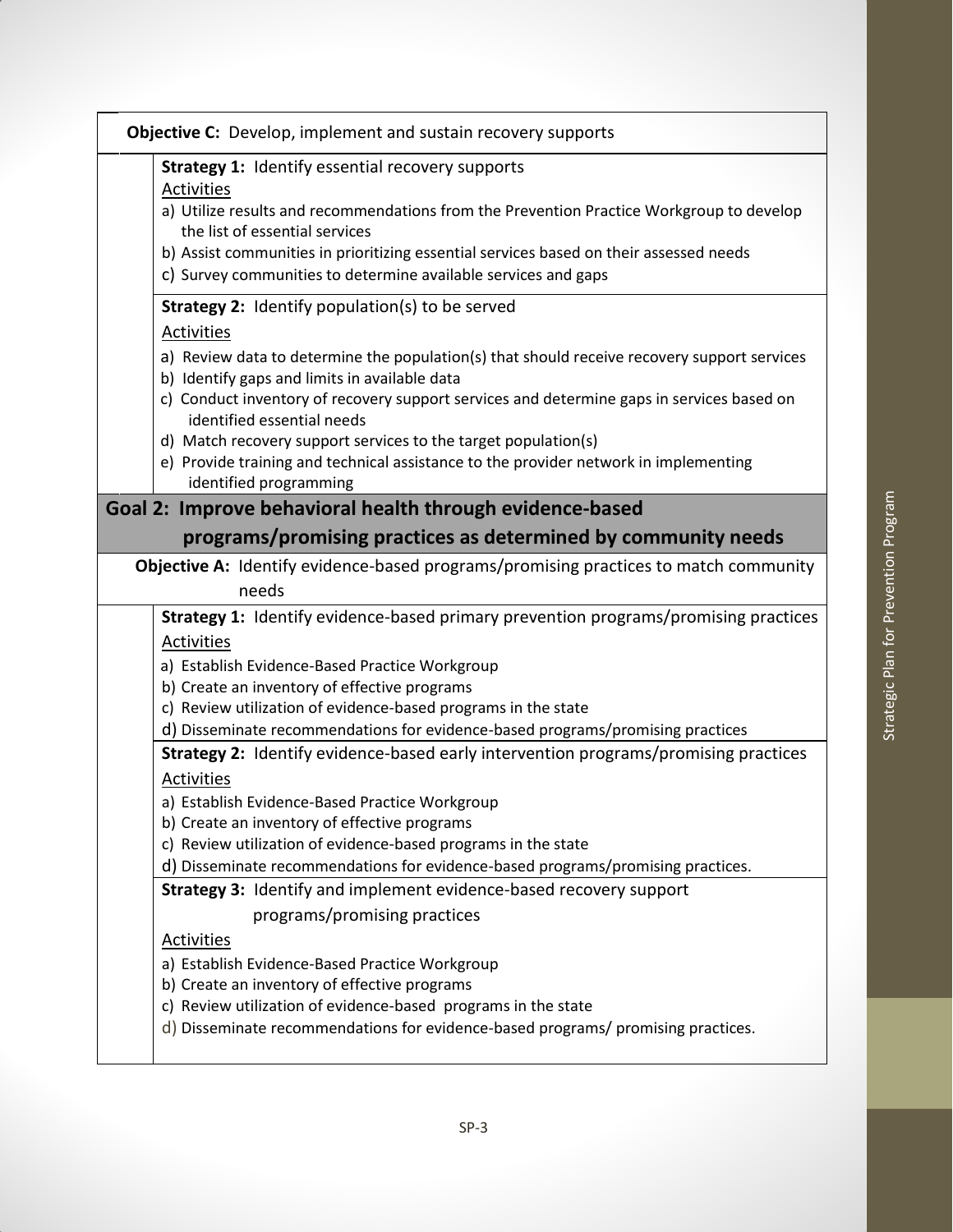| Objective B: Implement evidence-based programs/promising practices to align with |                                                                                                                                                                                                                                                                                                                                                  |  |
|----------------------------------------------------------------------------------|--------------------------------------------------------------------------------------------------------------------------------------------------------------------------------------------------------------------------------------------------------------------------------------------------------------------------------------------------|--|
|                                                                                  | community priorities                                                                                                                                                                                                                                                                                                                             |  |
|                                                                                  | Strategy 1: Implement evidence-based primary prevention programs/promising<br>practices<br><b>Activities</b><br>a) Provide training on evidence-based programs, curricula, and strategies that support<br>primary prevention services<br>b) Provide ongoing technical assistance to support local evidence-based programs/promising<br>practices |  |
|                                                                                  | <b>Strategy 2:</b> Implement evidence-based early intervention programs/promising                                                                                                                                                                                                                                                                |  |
|                                                                                  | practices<br><b>Activities</b><br>a) Provide training on evidence-based programs, curricula, and strategies that support early<br>intervention services<br>b) Provide ongoing technical assistance to support local evidence-based programs/promising                                                                                            |  |
|                                                                                  | practices                                                                                                                                                                                                                                                                                                                                        |  |
|                                                                                  | <b>Strategy 3:</b> Implement evidence-based recovery support programs/promising<br>practices<br>Activities<br>a) Provide training on evidence-based programs, curricula, and strategies for recovery<br>support services                                                                                                                         |  |
|                                                                                  | b) Provide ongoing technical assistance to support local evidence-based programs/promising<br>practices                                                                                                                                                                                                                                          |  |
|                                                                                  | Goal 3: Foster alignment of prevention strategies at a state level and systems<br>integration at the regional and local levels                                                                                                                                                                                                                   |  |
|                                                                                  | Objective A: Coordinate and enhance prevention policies, programs and practices to align<br>at the state level                                                                                                                                                                                                                                   |  |
|                                                                                  | Strategy 1: Identify prevention activities occurring across state government                                                                                                                                                                                                                                                                     |  |
|                                                                                  | <b>Activities</b><br>a) Survey state departments currently providing support to prevention efforts to determine<br>gaps in prevention services and overlap of prevention services<br>Bring key stakeholders together to review survey data<br>b)                                                                                                 |  |
|                                                                                  | Identify cross agency and state level policies, programs and practices<br>C)<br>d) Map state level activities into primary prevention, early intervention, and recovery<br>supports programming<br>Analyze survey findings and develop a communication and dissemination plan on                                                                 |  |
|                                                                                  | e)<br>prevention activities in state government                                                                                                                                                                                                                                                                                                  |  |
|                                                                                  | Strategy 2: Support alignment of prevention activities across state agencies<br><b>Activities</b><br>Develop recommended standards for prevention<br>a)<br>Coordinate recommended standards for prevention services across state agencies<br>b)                                                                                                  |  |
|                                                                                  | Develop a more coordinated funding stream for prevention activities<br>c)                                                                                                                                                                                                                                                                        |  |
|                                                                                  |                                                                                                                                                                                                                                                                                                                                                  |  |

 $\Box$ 

Г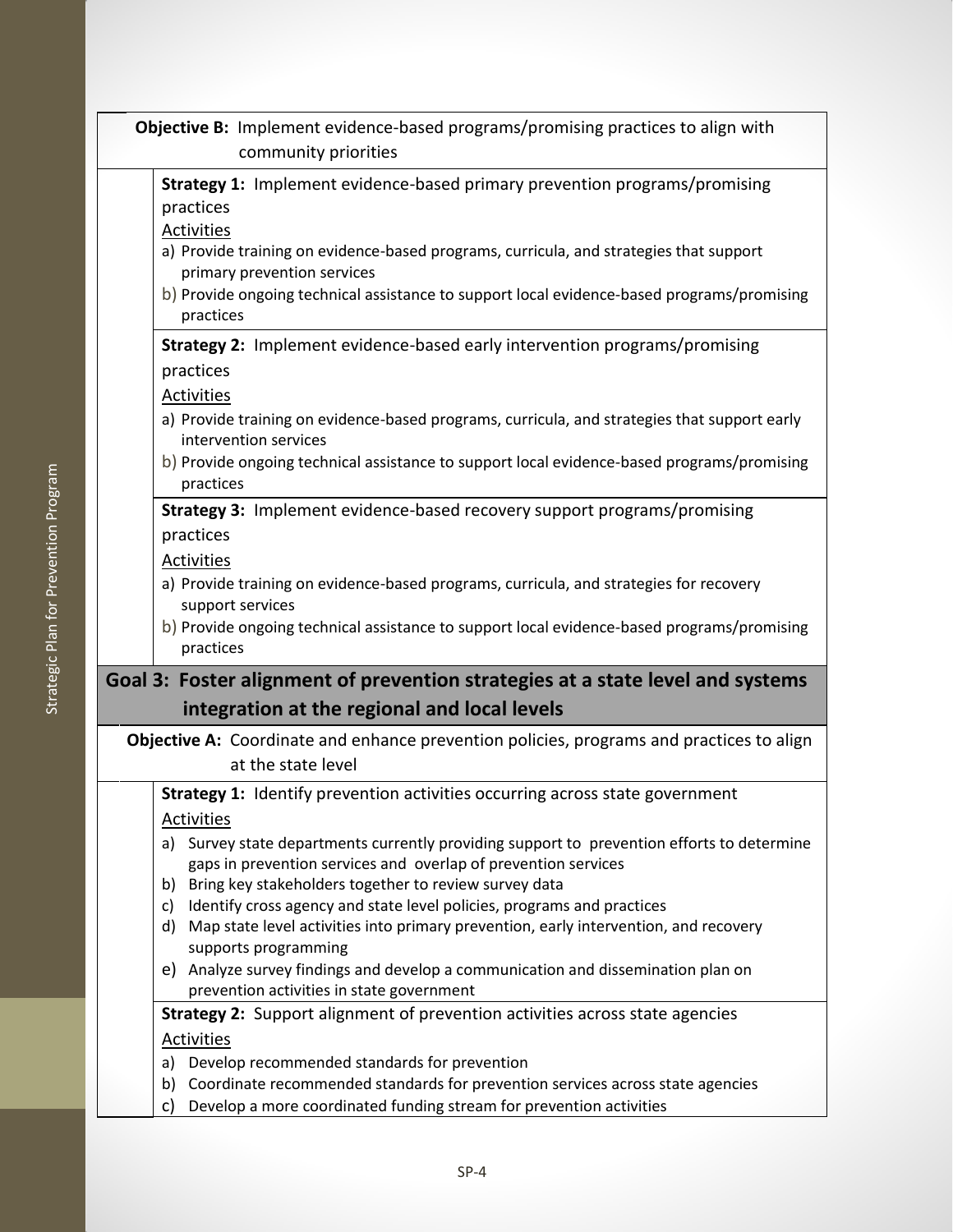| Objective B: Facilitate community development for a comprehensive integrated<br>prevention system                              |
|--------------------------------------------------------------------------------------------------------------------------------|
| <b>Strategy 1:</b> Assist communities in assessing what current local prevention<br>infrastructure exists                      |
| Activities                                                                                                                     |
| Develop and provide tools to assist in capturing information about existing prevention<br>a)<br>efforts                        |
| b) Assist in analyzing data to build an integrated system of prevention efforts                                                |
| Strategy 2: Work with communities to develop a framework to align infrastructure                                               |
| Activities                                                                                                                     |
| Bring community stakeholders together to educate on gaps and overlaps on local<br>a)<br>prevention efforts                     |
| Educate local communities on state plan<br>b)                                                                                  |
| Meet with existing prevention groups to determine priorities for developing a<br>c)<br>comprehensive community prevention plan |
|                                                                                                                                |
| Goal 4: Measure behavioral health outcomes of evidence-based programs/<br>promising practices                                  |
| Objective A: Assess state and community needs and identify prevention priorities                                               |
| Strategy 1: Expand data and information systems capacity to collect and report                                                 |
| behavioral health indicators across key agencies at the state level                                                            |
| <b>Activities</b>                                                                                                              |
| a) Review current mental health and substance abuse indicators and identify new behavioral<br>health indicators                |
| b) Meet with state agencies to ascertain important prevention indicators for their<br>agency/constituents                      |
| c) Review data systems to determine current capacity and needed enhancements                                                   |
| d) Provide training and technical assistance on the collection of behavioral health indicators                                 |
| e) Identify and develop assessment tools and resources to support local efforts to collect                                     |
| behavioral health indicators<br>f) Collect data, analyze and identify priorities                                               |
|                                                                                                                                |
| Strategy 2: Expand data and information systems capacity to collect and report                                                 |
| behavioral health indicators across key community sectors                                                                      |
| <b>Activities</b>                                                                                                              |
| a) Review current mental health and substance abuse indicators and identify new behavioral<br>health indicators                |
| b) Meet with stakeholders to ascertain important prevention indicators for their community                                     |
| c) Review local data systems to determine current capacity and needed enhancements                                             |
| d) Provide training and technical assistance on the collection of behavioral health indicators                                 |
| e) Identify and develop assessment tools and resources to support local efforts to collect<br>behavioral health indicators     |
| f) Collect data, analyze and identify local priorities                                                                         |